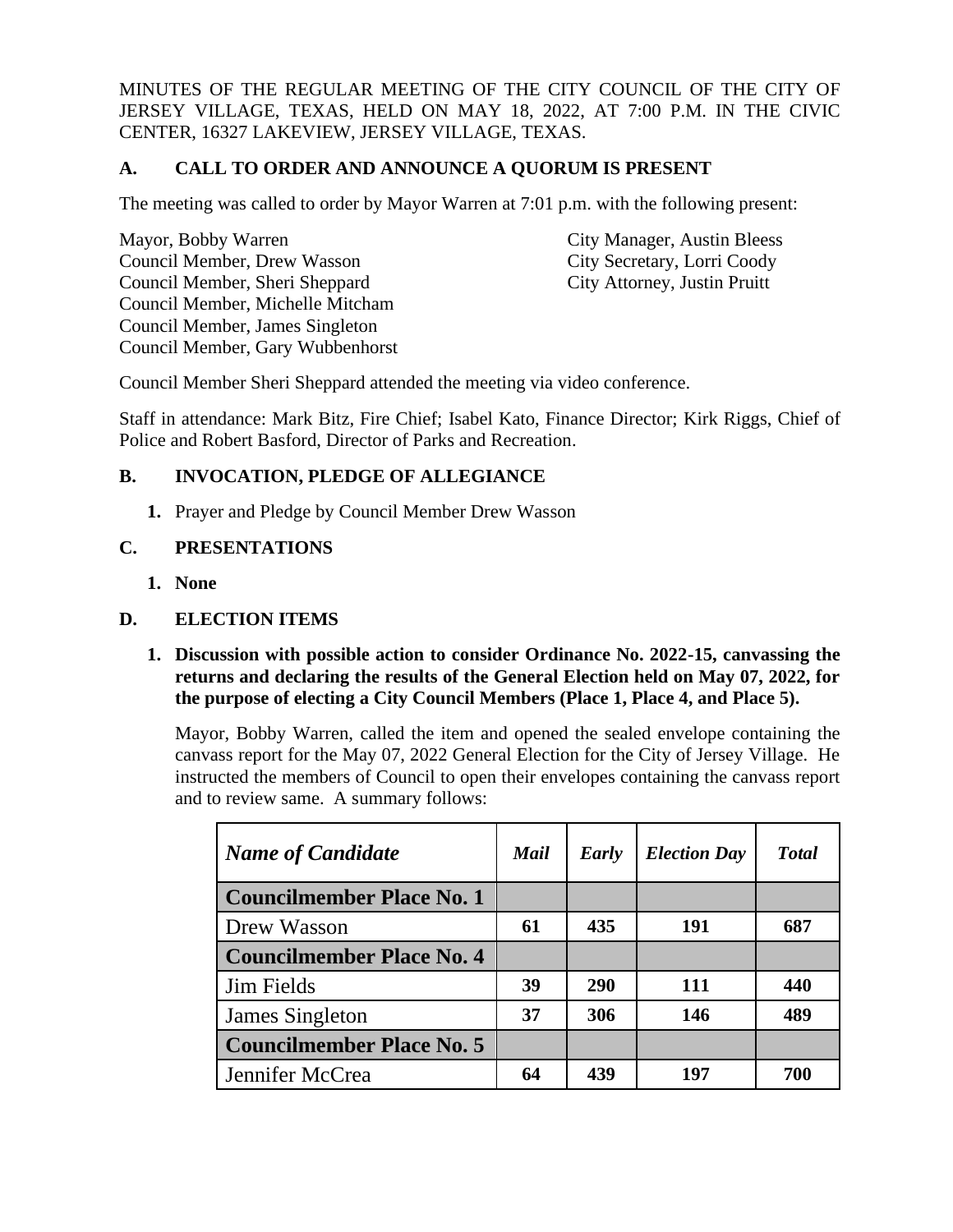Mayor Warren read the returns and announced the following: Drew Wasson, James Singleton, and Jennifer McCrea are duly elected to their respective positions.

Once the Council Members completed their review of the canvass, Mayor Warren called for a motion to approve Ordinance No. 2022-15, canvassing the returns and declaring the results of the General Municipal Election held May 07, 2022.

Council Member Mitcham moved to approve Ordinance No. 2022-15, canvassing the returns and declaring the results of the General Municipal Election held May 07, 2022. Council Member Wasson seconded the motion. The vote follows:

Ayes: Council Members Wasson, Sheppard, Mitcham, Singleton, and Wubbenhorst

Nays: None

The motion carried.

### ORDINANCE NO. 2022-15

AN ORDINANCE OF THE CITY OF JERSEY VILLAGE, TEXAS, CANVASSING THE RETURNS AND DECLARING THE RESULTS OF THE GENERAL ELECTION HELD ON MAY 07, 2022.

After the Ordinance passed, Mayor Warren stated the following:

This concludes the canvass of the election of the General Election held on May 7, 2022 for the City Jersey Village with a total of **953** voters.

*Mayor Warren called the next two items (2 and 3) together.*

### **2. Issuance of Certificate of Election to Newly Elected Officials.**

City Secretary, Lorri Coody, delivered Certificates of Election to the newly elected officials Drew Wasson, Council Member, Place 1; James Singleton, Council Member, Place 4; and Jennifer McCrea, Council Member, Place 5.

### **3. Administer Oath of Office to Elected and newly Appointed Officials.**

City Secretary, Lorri Coody, administered the Oath of Office to newly elected officials Drew Wasson, Council Member, Place 1; James Singleton, Council Member, Place 4; and Jennifer McCrea, Council Member, Place 5.

### **4. Recognition and Presentation of Service Award to Gary Wubbenhorst outgoing Council Member – Place 5, for his years of service to the City of Jersey Village.**

Mayor, Bobby Warren, recognized and presented a service plaque to outgoing Council Member Gary Wubbenhorst for his years of service to the City of Jersey Village. Council Member Wubbenhorst, accepting the service plaque, gave a few remarks about his service and thanked the residents for the experience.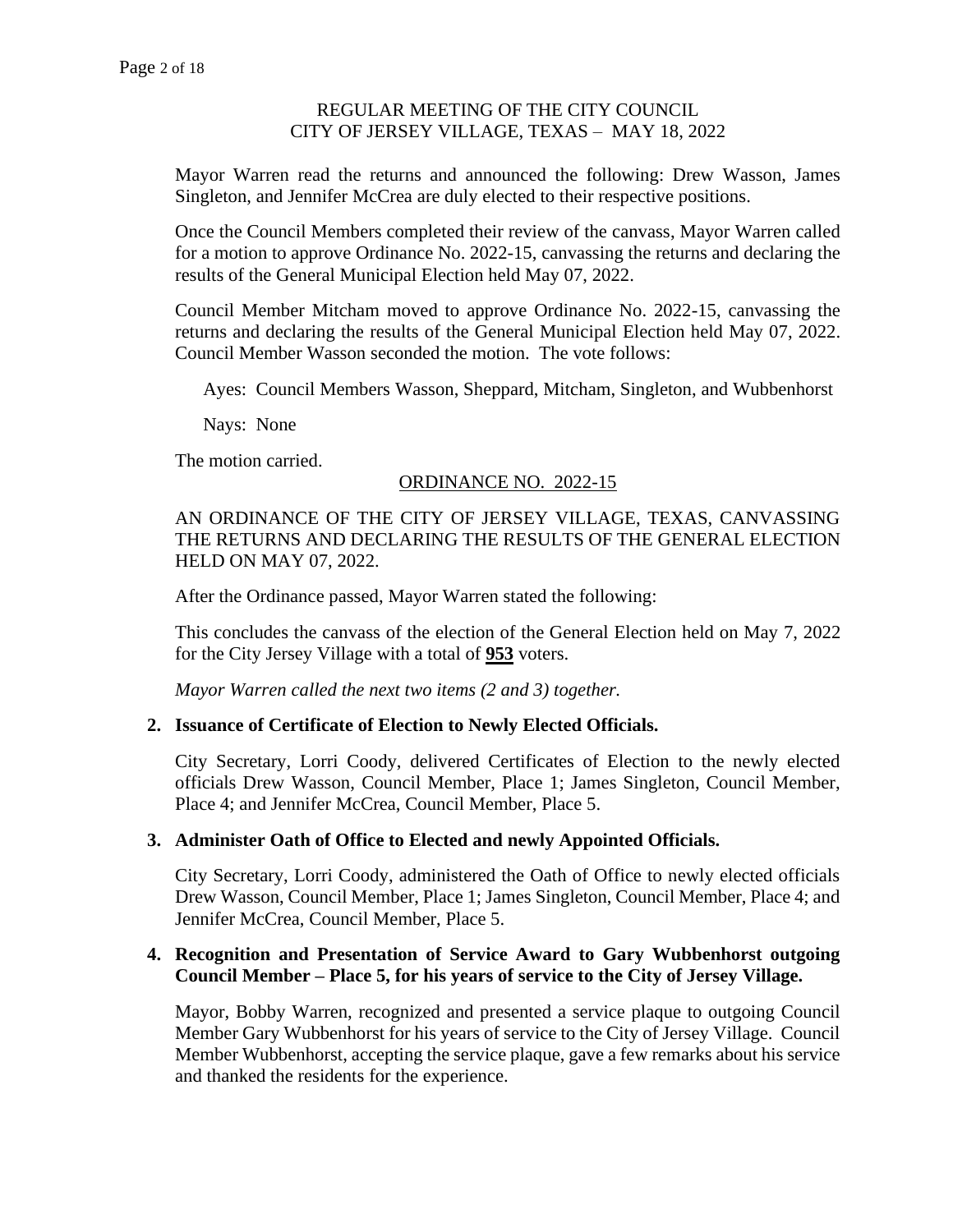**RECESS –** Mayor Warren called a recess at 7:13 p.m. for the newly elected members of Council to take their place at the Council dais, and reconvened the meeting at 7:22 p.m.

## **E. CITIZENS' COMMENTS**

Citizens who have signed a card and wish to speak to the City Council will be heard at this time. In compliance with the Texas Open Meetings Act, unless the subject matter of the comment is on the agenda, the City staff and City Council Members are prevented from discussing the subject and may respond only with statements of factual information or existing policy. Citizens are limited to five (5) minutes for their comments to the City Council.

**Joel Dejean, Houston, Texas, Independent Candidate for US Congress for Texas 38th District**. He gave background information about the Columbine massacre. Then he mentioned another massacre in Texas and one in Buffalo, New York. He went on to talk about the Buffalo massacre and how it was related to Nazism. He is against assisting the Ukraine since he believes the US is using Ukraine as a proxy to fight Russia. He tied this back to the measures that are happening around the nation.

**Mark Maloy, 7803 Hamilton Circle, Jersey Village, Texas (713) 461-1430** – Mr. Maloy spoke to City Council about the recent City Council / Staff Budget Meeting for FY 2022-2023. He was concerned about the time and place for which this meeting was held and how it prevented residents from attending. He went on to explain the discussions at the meeting concerning tax exemptions. He also spoke to the cost of the development of a new City Hall on the south side of US Highway 290 and how we now have a new developer for this land. He is opposed to locating City Hall at this location. He would like for this issue to be brought before the residents for a vote. He would also like the Golf Course Clubhouse Project to be taken to the residents for a vote.

**Michael Stembridge, 15422 Jersey Drive, Jersey Village, Texas (832) 880-3809** – Mr. Stembridge spoke to City Council about his desire to be appointed as a Director to the TIRZ3 Board. While in the past he opposed the TIRZ3 project, he now sees this program as a benefit to his neighbors and to the City. Revitalizing the City is the way to move forward.

**Ron Damico, 15521 Jersey Drive, Jersey Village, Texas (713) 478-1232** – Mr. Damico spoke to City Council about his desire to be appointed as a Director to the TIRZ3 Board. He gave background information about his qualifications for this appointment.

**Kimberly Henao, 15601 Singapore Lane, Jersey Village, Texas (832-689-9878)** – Ms. Henao spoke to City Council about the history of Jersey Village. She provided historical tidbits about various Ordinances passed and approved by the City Council in past years.

# **F. CITY MANAGER'S REPORT**

City Manager Bleess gave the following monthly report. There were comments about the Golf Course revenues.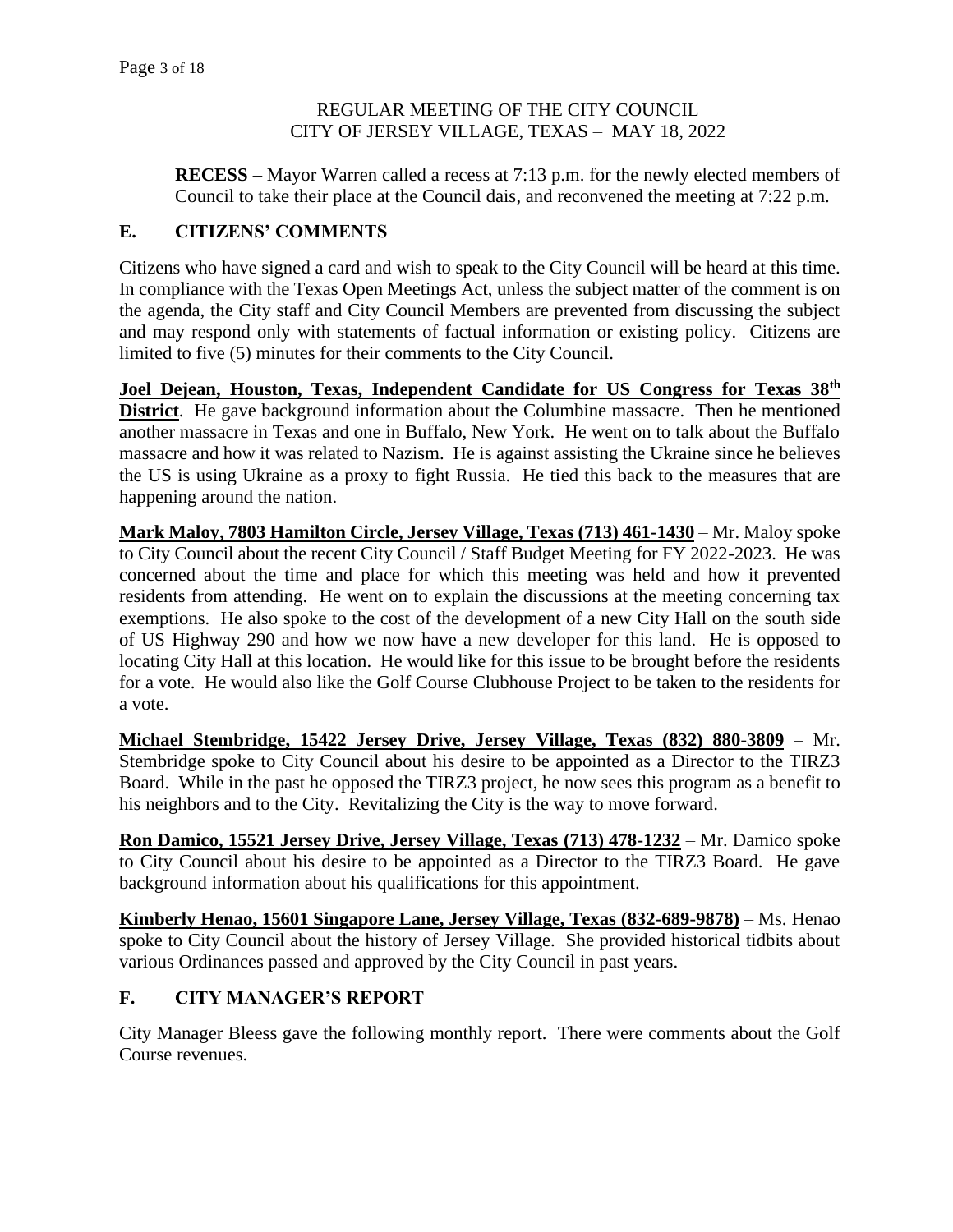- **1. Monthly Fund Balance Report, Enterprise Funds Report, Governmental Funds Report, Property Tax Collection Report – February 2022, General Fund Budget Projections as of March 2022, Utility Fund Budget Projections – March 2022, and the March 2022 Quarterly Investment Report.**
- **2. Fire Departmental Report and Communication Division's Monthly Report**
- **3. Police Department Monthly Activity Report, Warrant Report, Staffing/Recruitment Report, and Police Open Records Requests.**
- **4. Municipal Court Collection Report, Municipal Court Activity Report, Municipal Court Courtroom Activity Report, Speeding and Stop Sign Citations within Residential Areas Report, and Court Proceeds Comparison Report**
- **5. Public Works Departmental Status Report**
- **6. Golf Course Monthly Report, Golf Course Financial Statement Report, Golf Course Budget Summary, and Parks and Recreation Departmental Report.**
- **7. Code Enforcement Report**

# **G. CONSENT AGENDA**

The following items are considered routine in nature by the City Council and will be enacted with one motion and vote. There will not be separate discussion on these items unless requested by a Council Member, in which event the item will be removed from the Consent Agenda and considered by separate action.

Each Consent Agenda item appears below with background information. Item 7 was pulled from the Consent Agenda for further discussion. Accordingly, Item 7 contains discussion information as well as Council's vote. The vote on Items 1 through 6, and 8 are found at the end of the Consent Agenda.

- **1. Consider approval of the Minutes for the Regular Session Meeting held on April 18, 2022 and the Minutes for the Special Session Meeting held on May 4, 2022.**
- **2. Consider Resolution No. 2022-19, receiving the Capital Improvements Advisory Committee's April 2022 Semiannual Progress Report.**

# **BACKGROUND INFORMATION:**

The Capital Improvements Advisory Committee (CIAC) met on April 18, 2022 to discuss the growth rate, capital improvement projects completed, and impact fees collected and to review the capital improvements projects identified in the Capital Improvements Plan in order to compile their April Semiannual Report covering the first six (6) months of fiscal year 2021-2022.

This item is to receive the April 2022 Semiannual Progress Report prepared at the April 18, 2022 CIAC Meeting.

RESOLUTION NO. 2022-19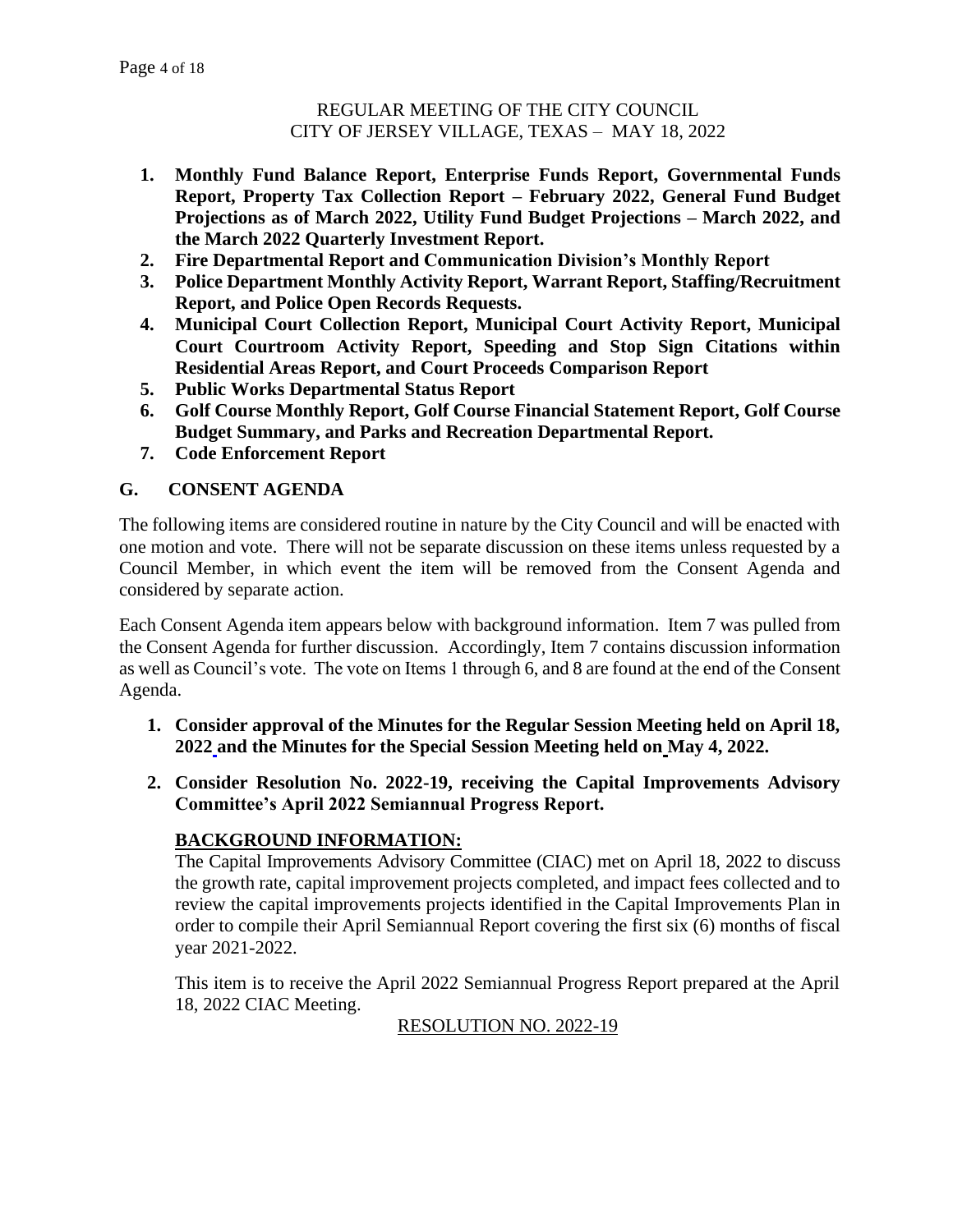A RESOLUTION OF THE CITY COUNCIL OF THE CITY OF JERSEY VILLAGE, TEXAS, RECEIVING THE CAPITAL IMPROVEMENTS ADVISORY COMMITTEE'S APRIL 2022 SEMIANNUAL PROGRESS REPORT.

**3. Consider Resolution No. 2022-20, receiving the Planning and Zoning Commission's 2022 Annual Progress Report pertaining to the City's progress in implementing the Comprehensive Plan.** 

# **BACKGROUND INFORMATION:**

The Planning and Zoning Commission (P&Z) met on April 18, 2022 to discuss and review of the City's progress in implementing the Comprehensive Plan and to prepare their Annual Progress Report for presentation to City Council on May 18, 2022. The review included the following:

- 1. The City's progress in implementing the Plan;
- 2. Changes in conditions that form the basis of the Plan;
- 3. Community support for the Plan's goals, strategies, and actions; and
- 4. Changes in State laws.

This item is to receive the 2022 Annual Progress Report prepared at the April 18, 2022 P&Z Meeting.

#### RESOLUTION NO. 2022-20

A RESOLUTION OF THE CITY COUNCIL OF THE CITY OF JERSEY VILLAGE, TEXAS, RECEIVING THE PLANNING AND ZONING COMMISSION'S 2022 ANNUAL PROGRESS REPORT PERTAINING TO THE CITY'S PROGRESS IN IMPLEMENTING THE COMPREHENSIVE PLAN.

**4. Consider Resolution No. 2022-21, appointing Directors to the Crime Control and Prevention District Board for the term of office beginning May 2022 and ending May 2024.** 

# **BACKGROUND INFORMATION:**

The Jersey Village Crime Control and Prevention District, organized and existing under Chapter 363, Texas Local Government Code, is governed by a Board of Directors of seven members appointed by the City Council for terms of two years.

The current members of the board of directors and the termination dates of their terms of office are:

- Drew Wasson Term ending May 2022
- James Singleton Term ending May 2022
- Gary Wubbenhorst Term ending May 2022
- Bobby Warren Term ending May 2023
- Sheri Sheppard Term ending May 2023
- Michelle Mitcham Term ending May 2023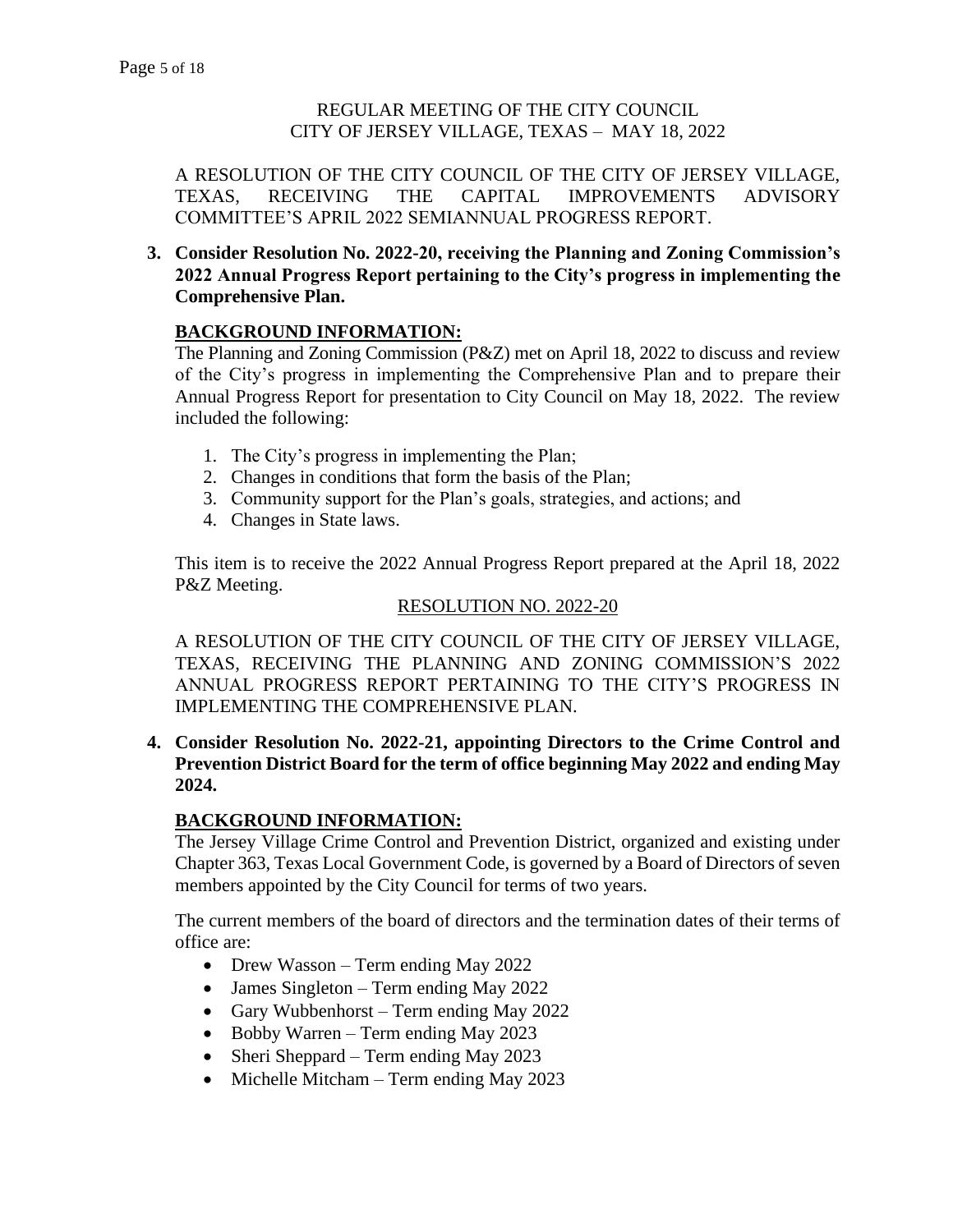• Austin Bleess – Term ending upon separation from the City

This item is to appoint Directors to the Crime Control and Prevention District Board for the term of office beginning May 2022 and ending May 2024.

### RESOLUTION NO. 2022-21

A RESOLUTION OF THE CITY COUNCIL OF THE CITY OF JERSEY VILLAGE, TEXAS, APPOINTING DIRECTORS TO THE CRIME CONTROL AND PREVENTION DISTRICT BOARD FOR THE TERM OF OFFICE BEGINNING MAY 2022 AND ENDING MAY 2024.

**5. Consider Resolution No. 2022-22, appointing Directors to the Fire Control, Prevention, and Emergency Medical Services District Board for the term of office beginning May 2022 and ending May 2024.** 

### **BACKGROUND INFORMATION:**

The Jersey Village Fire Control, Prevention, and Emergency Medical Services District, organized and existing under Chapter 344, Texas Local Government Code, is governed by a Board of Directors of seven members appointed by the City Council for terms of two years.

The current members of the board of directors and the termination dates of their terms of office are:

- Drew Wasson Term ending May 2022
- James Singleton Term ending May 2022
- Gary Wubbenhorst Term ending May 2022
- Bobby Warren Term ending May 2023
- Sheri Sheppard Term ending May 2023
- Michelle Mitcham Term ending May 2023
- Austin Bleess Term ending upon separation from the City

This item is to appoint Directors to the Fire Control, Prevention, and Emergency Medical Services District Board for the term of office beginning May 2022 and ending May 2024.

### RESOLUTION NO. 2022-22

A RESOLUTION OF THE CITY COUNCIL OF THE CITY OF JERSEY VILLAGE, TEXAS, APPOINTING DIRECTORS TO THE FIRE CONTROL, PREVENTION, AND EMERGENCY MEDICAL SERVICES DISTRICT BOARD FOR THE TERM OF OFFICE BEGINNING MAY 2022 AND ENDING MAY 2024.

**6. Consider Ordinance No. 2022-16, amending Chapter 66, Article II, Section 66-72(a) of the Code of Ordinances of the City of Jersey Village, entitled "No Parking/Tow-Away Zone Designated" to correct a scrivener's error pertaining to the requirements**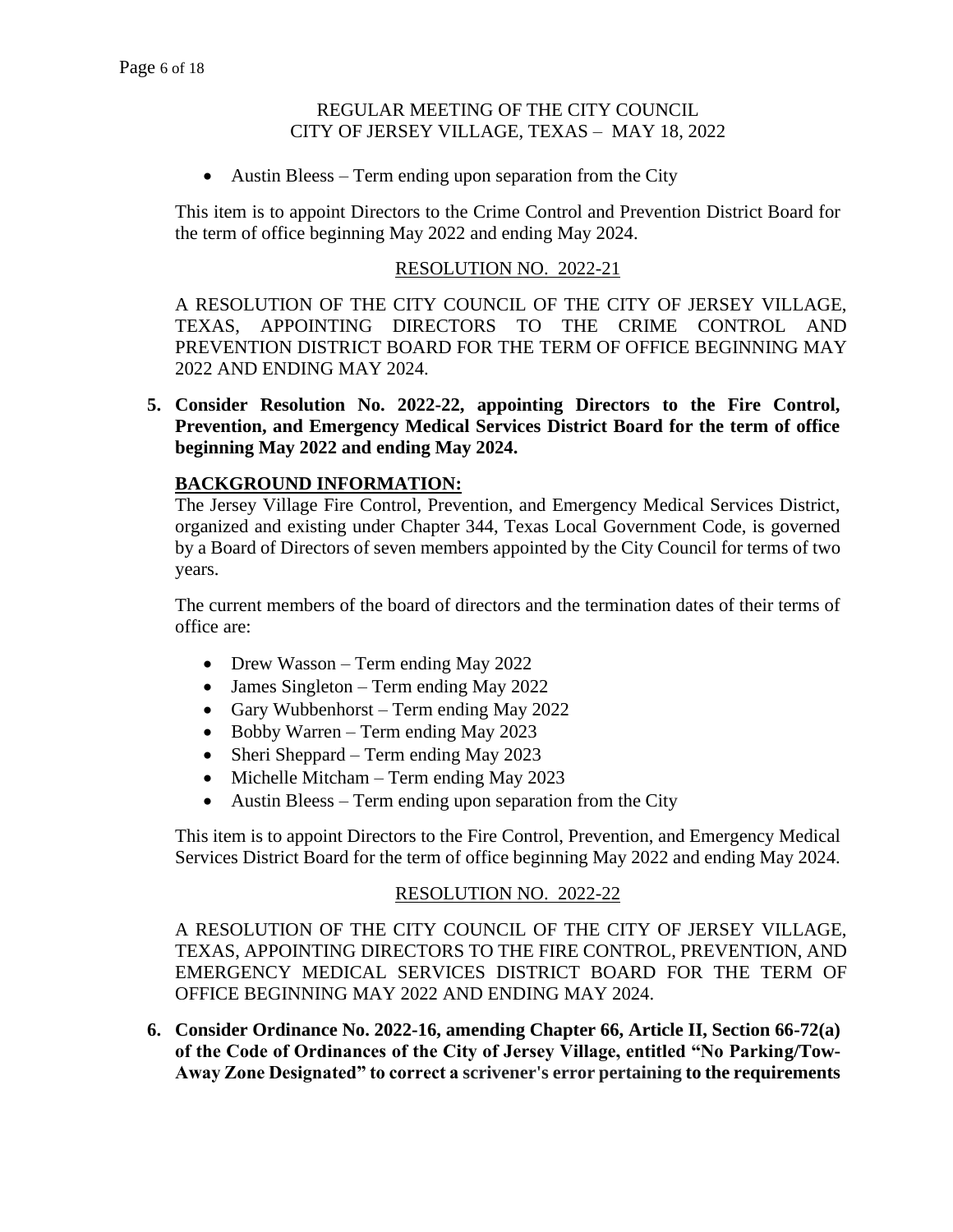**for Congo Street from its intersection with Senate Avenue to its intersection with Solomon Street; providing a penalty; providing for severability; providing for publication; and providing an effective date.** 

### **BACKGROUND INFORMATION**:

Recently, it was brought to the attention of City Staff that a scrivener's error has been discovered in the City's Code of Ordinances at Chapter 66, Section 66-72(a) requiring a correction to the requirements for no parking/tow-away zones for Congo Street from its intersection with Senate Avenue to its intersection with Solomon Street.

Currently, the Code of Ordinances restricts the no parking to the north side of Congo along this section when it should restrict the parking to the south side.

The Proposed Ordinance makes the correction.

### ORDINANCE NO. 2022-16

AN ORDINANCE OF THE CITY COUNCIL OF THE CITY OF JERSEY VILLAGE, TEXAS, AMENDING CHAPTER 66, ARTICLE II, SECTION 66-72(A) OF THE CODE OF ORDINANCES OF THE CITY OF JERSEY VILLAGE, ENTITLED "NO PARKING/TOW-AWAY ZONE DESIGNATED" TO CORRECT A SCRIVENER'S ERROR PERTAINING TO THE REQUIREMENTS FOR CONGO STREET FROM ITS INTERSECTION WITH SENATE AVENUE TO ITS INTERSECTION WITH SOLOMON STREET; PROVIDING A PENALTY; PROVIDING FOR SEVERABILITY; PROVIDING FOR PUBLICATION; AND PROVIDING AN EFFECTIVE DATE.

**7. Consider Ordinance No. 2022-17, amending the General Fund Budget for the fiscal year beginning October 1, 2021, and ending September 30, 2022, in the amount not to exceed \$104,000 by decreasing various line items from Department 30 (Public Works) and Department 39 (Parks) and increasing various line items in Department 11 (Administration) by \$104,000.** 

# **BACKGROUND INFORMATION:**

With the departure of the Public Works Director an opportunity has arisen to bring the Parks, Public Works, and Recreation departments under one umbrella. Historically the staff in these departments utilize the same facilities and they still share equipment. As a way to increase efficiencies and bring better cohesion to these three areas, the City Manager is proposing to reorganize these to do away with the Director level positions and create an Assistant City Manager position that would be over all three areas. The Parks and Recreation Director would become the Assistant City Manager.

The plan would reclassify the Engineer in Training (EIT) position into a project manager position to oversee projects city wide. They would be the person in the field for the upcoming streets projects and would also take the lead on the multitude of projects that are forecast in the CIP. They would also assist with other projects that are not CIP, but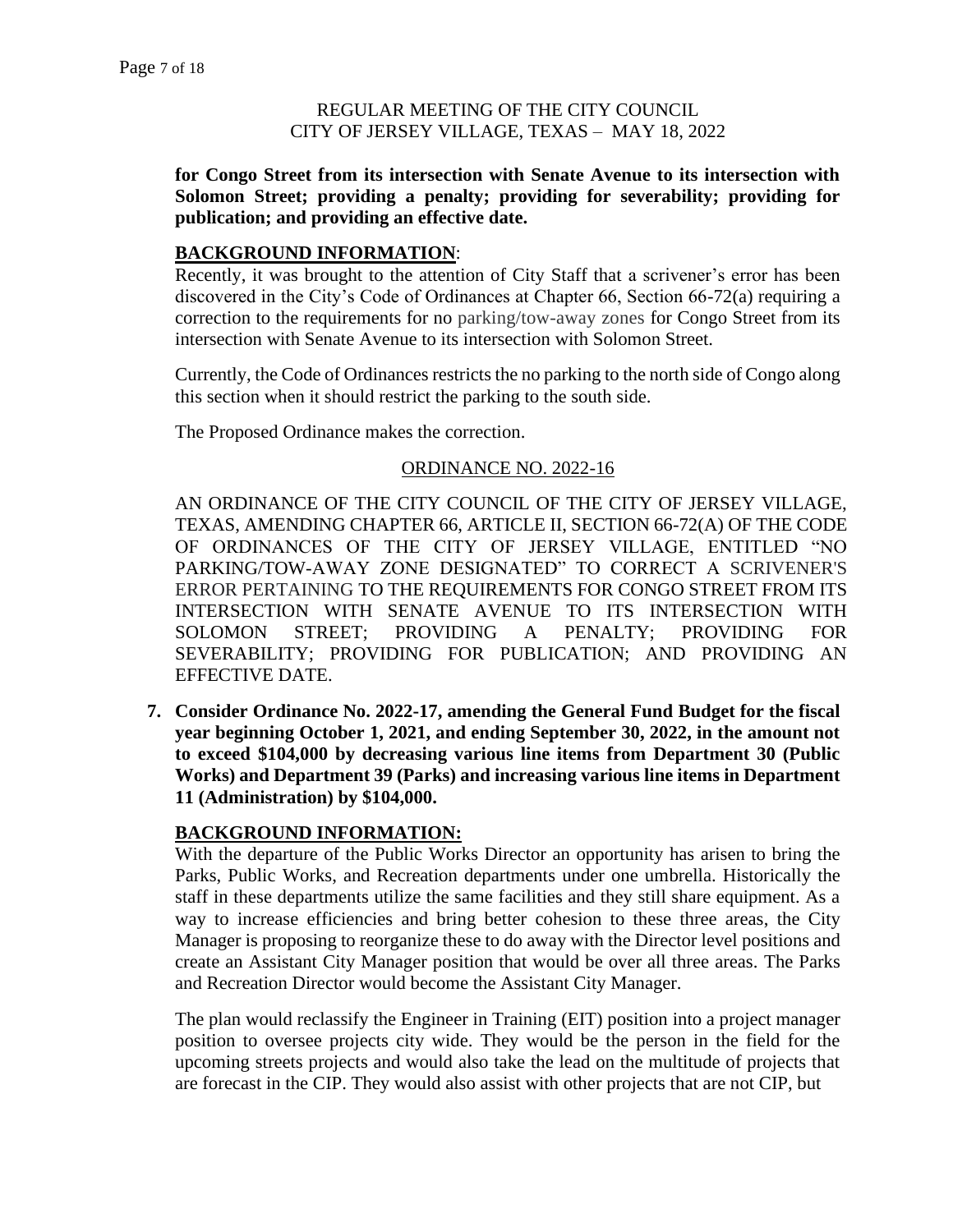The plan would also reclassify the Public Works Administrative Assistant position to a Public Works Manager position. That position would oversee Streets, Utilities, Fleet, and Building Maintenance.

The third position, which would be new, would be a Community Development Manager position. This position would oversee Code Enforcement, Building Permits, and would also focus on economic development. A person that could focus on economic development has been one of the Comprehensive Plan goals since 2016. For this fiscal year we budgeted for a Building Official. However, our contract with BBG is working extremely well and in my opinion, it is in the best interest of the city to not fill the position and continue to utilize our contract.

This plan does not increase the number of city employees. It also fits within budgeted amounts that already exist. It is a net zero impact plan that provides for a better oversight of city services and projects, while achieving several comprehensive plan goals.

This plan also shows the commitment to staff. As we strive to be one of the best places to work, we can show staff there are opportunities to move up. We have the staff that we have trained for years to learn and better themselves and we have the opportunity to promote good people to use their skill sets in a better way.

Council engaged in discussion about this proposal. Council congratulated Staff on this innovative approach since it saves money, provides a better experience for our residents, and better opportunities for our employees. Kudos to Staff. Council is excited about this proposal and the investment in our existing Staff.

With no further discussion on this matter, Council Member Mitcham moved to approve Ordinance No. 2022-17, amending the General Fund Budget for the fiscal year beginning October 1, 2021, and ending September 30, 2022, in the amount not to exceed \$104,000 by decreasing various line items from Department 30 (Public Works) and Department 39 (Parks) and increasing various line items in Department 11 (Administration) by \$104,000. Council Member Singleton seconded the motion. The vote follows:

Ayes: Council Members Wasson, Sheppard, Mitcham, and McCrea

Nays: None

Abstain: Council Member Singleton

The motion carried.

### ORDINANCE NO. 2022-17

AN ORDINANCE OF THE CITY OF JERSEY VILLAGE, TEXAS, AMENDING THE GENERAL FUND BUDGET FOR THE FISCAL YEAR BEGINNING OCTOBER 1, 2021, AND ENDING SEPTEMBER 30, 2022, IN THE AMOUNT NOT TO EXCEED \$104,000 BY DECREASING VARIOUS LINE ITEMS FROM DEPARTMENT 30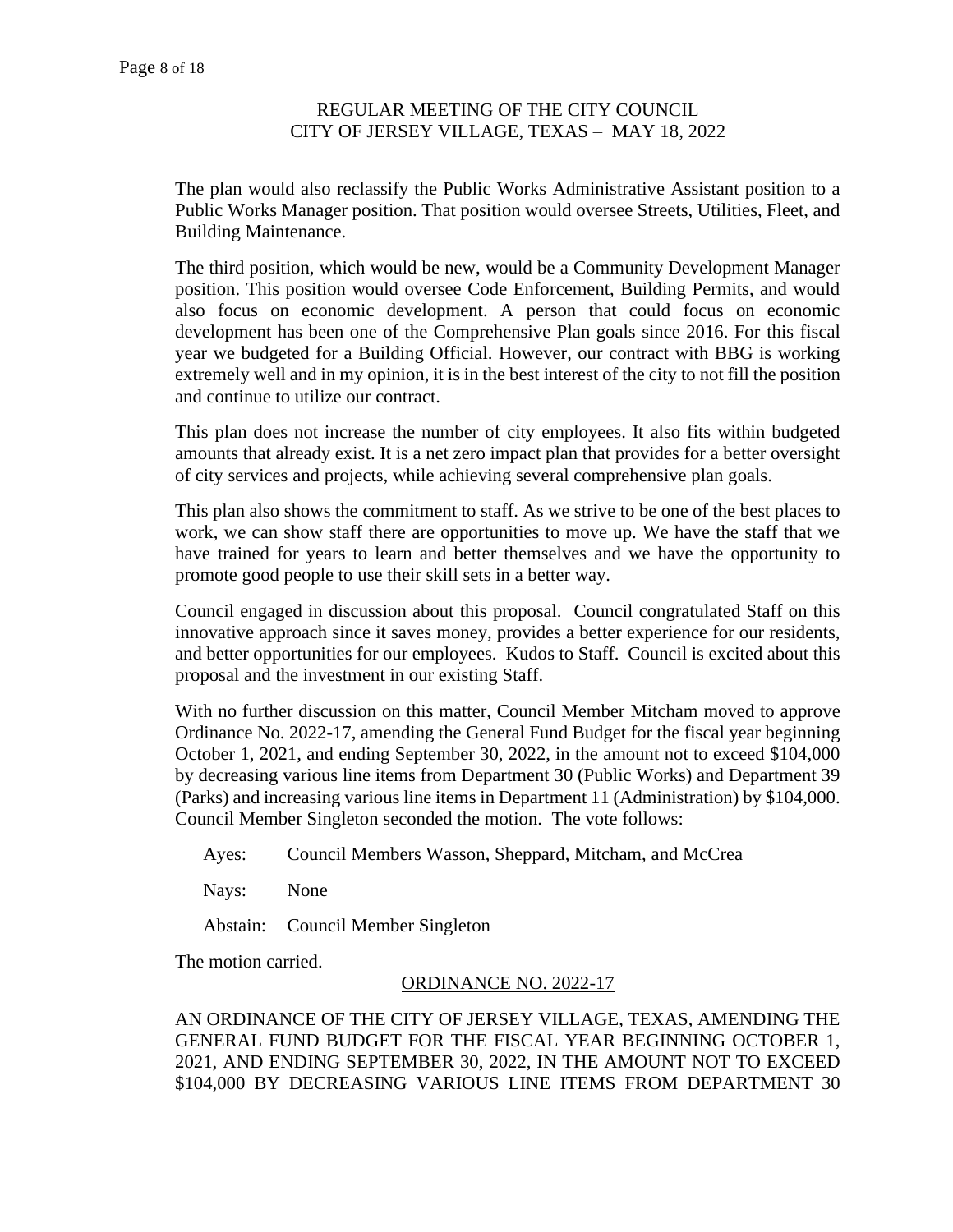### (PUBLIC WORKS) AND DEPARTMENT 39 (PARKS) AND INCREASING VARIOUS LINE ITEMS IN DEPARTMENT 11 (ADMINISTRATION) BY \$104,000.

**8. Consider Ordinance No. 2022-18, amending Section 66-146 "Definitions" and Section 66-150 "Authority to Enforce Article" of Article IV "Junked Vehicles" of Chapter 66 "Traffic and Vehicles" of the Code of Ordinances of the City of Jersey Village; providing a penalty; providing for severability; providing for publication; and providing an effective date.** 

# **BACKGROUND INFORMATION**:

In a review of the Junk Vehicle Ordinance with the Code Enforcement Officer and our municipal prosecutor we noticed that our ordinance is slightly outdated when compared to state law. This ordinance change would conform our ordinance to state law.

We are also adding the Code Enforcement Officer into our ordinance as a person who can enforce the ordinance. Previously the Building Official or Police Chief would have to do so.

# ORDINANCE NO. 2022-18

AN ORDINANCE OF THE CITY COUNCIL OF THE CITY OF JERSEY VILLAGE, TEXAS, AMENDING SECTION 66-146 "DEFINITIONS" AND SECTION 66-150 "AUTHORITY TO ENFORCE ARTICLE" OF ARTICLE IV "JUNKED VEHICLES" OF CHAPTER 66 "TRAFFIC AND VEHICLES" OF THE CODE OF ORDINANCES OF THE CITY OF JERSEY VILLAGE; PROVIDING A PENALTY; PROVIDING FOR SEVERABILITY; PROVIDING FOR PUBLICATION; AND PROVIDING AN EFFECTIVE DATE.

Item 7 was removed from the consent agenda. The discussion and vote for the removed item can be found under the appropriate Consent Agenda item. The vote for the remaining items NOT removed from the Consent Agenda is as follows:

Council Member Wasson moved to approve items 1 through 6 and 8 on the Consent Agenda. Council Member McCrea seconded the motion. The vote follows:

Ayes: Council Members Wasson, Sheppard, Mitcham, Singleton, and McCrea

Nays: None

The motion carried.

# **H. REGULAR AGENDA**

# **1. Consider Resolution No. 2022-23, electing a Mayor Pro Tem.**

With limited discussion, Council Member McCrea moved to nominate Michelle Mitcham to serve as Mayor Pro Tem.Council Member Wasson nominated James Singleton to serve as Mayor Pro Tem. Council Member Sheppard seconded the nomination for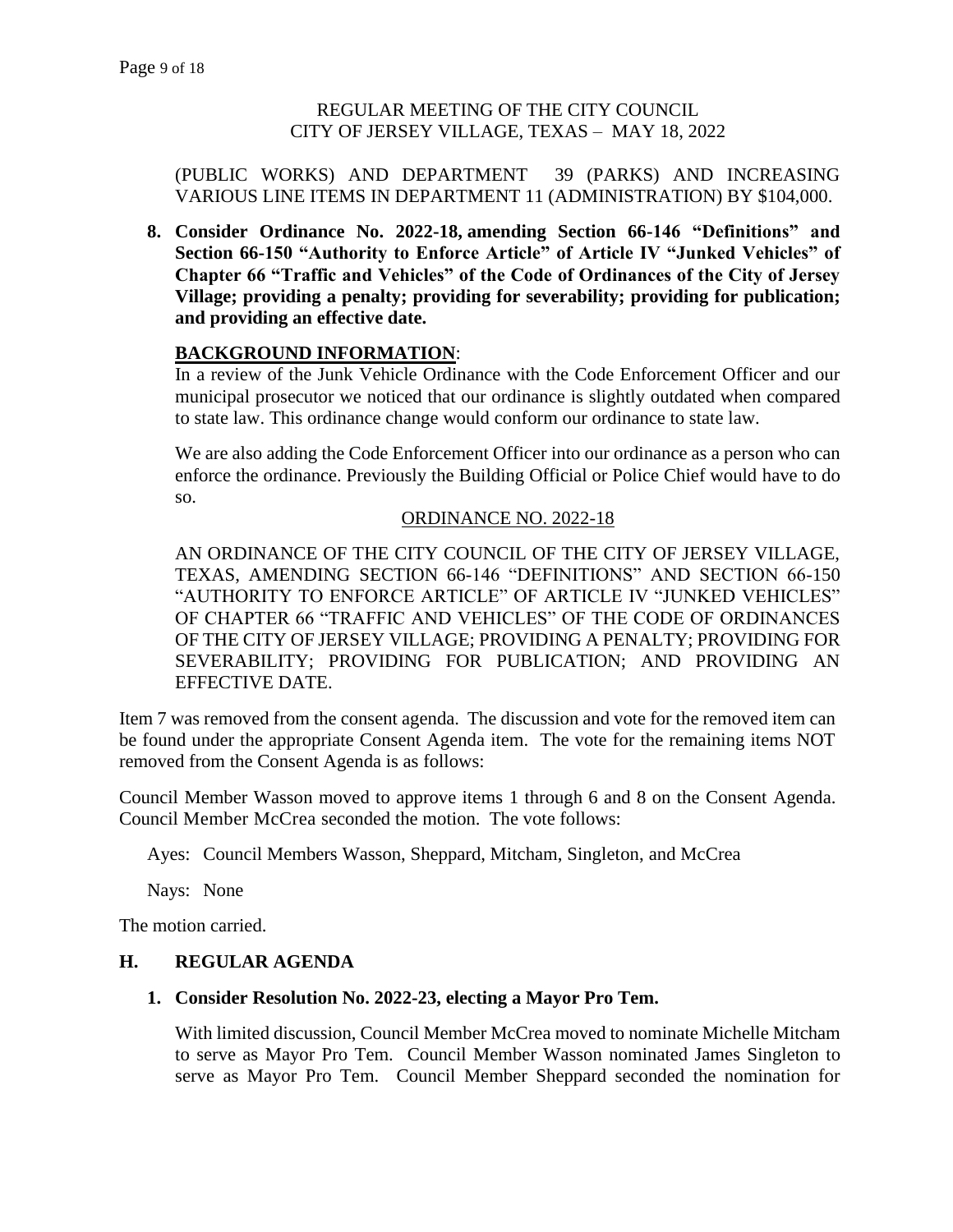Michelle Mitcham and Mayor Warren called for the vote on electing Council Member Mitcham as Mayor Pro Tem. The vote follows:

Ayes: Council Members Sheppard, Mitcham, and McCrea

Nays: Council Members Wasson and Singleton

The motion carried.

#### RESOLUTION NO. 2022-23

A RESOLUTION OF THE CITY COUNCIL OF THE CITY OF JERSEY VILLAGE, TEXAS, ELECTING A MAYOR PRO TEM.

### **2. Consider Resolution No. 2022-24, assigning Council Members to serve as liaison to various city committees and boards.**

Mayor Warren called the item, stating that the only Boards/Committees without a liaison are the Board of Adjustment and the Golf Course Advisory Committee. He asked for discussion on the matter, and if there would be any changes in the current assignments. The consensus was as follows:

Planning and Zoning Commission and Capital Improvements Advisory Committee Drew Wasson Building Board of Adjustment and Appeals Jennifer McCrea Parks and Recreation Advisory Committee Michelle Mitcham Golf Course Advisory Committee Sheri Sheppard Board of Adjustment Jennifer McCrea TIRZ2 James Singleton TIRZ3 James Singleton

With no further discussion on this item, Council Member Wasson moved to approve Resolution No. 2022-24, assigning Council Members to serve as liaison to various city committees and boards as discussed.Council Member McCrea seconded the motion. The vote follows:

Ayes: Council Members Wasson, Sheppard, Mitcham, Singleton, and McCrea

Nays: None

The motion carried.

### RESOLUTION NO. 2022-24

A RESOLUTION OF THE CITY COUNCIL OF THE CITY OF JERSEY VILLAGE, TEXAS, APPOINTING COUNCIL LIAISONS TO VARIOUS BOARDS AND COMMITTEES.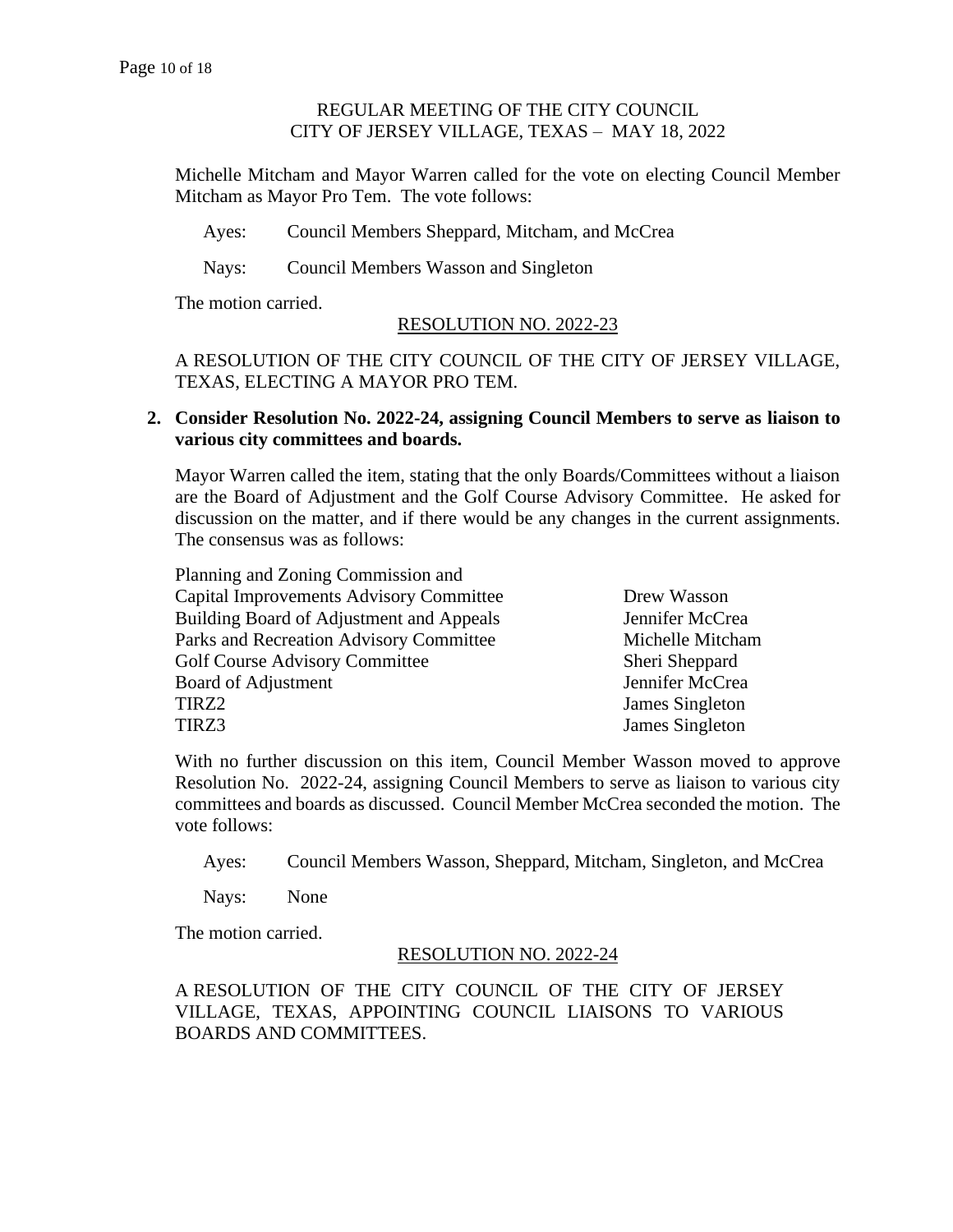### **3. Consider Resolution No. 2022-25, appointing a Director to fill the unexpired term ending December 31, 2023 for position two on the City of Jersey Village Tax Increment Reinvestment Zone No. 3 (TIRZ No. 3).**

City Secretary Coody introduced the item. Background information is as follows:

The Tax Increment Reinvestment Zone No. 3 Board consists of nine (9) Directors, to include a member from the State Senate and House of Representatives as well as a member from each taxing unit located within the TIRZ3 District.

In order to serve on the TIRZ No. 3 Board, with the exception of the State Senator and State House Representative members, all other Board members shall be at least eighteen (18) years of age and own real property in TIRZ No. 3 or be an employee or agent of a person that owns real property in TIRZ No. 3. Any Board member who ceases to possess such qualifications shall automatically be deemed to have vacated their membership on the Board.

Katie Moore, who serves in position two on the Board has tendered her resignation because she no longer resides within the boundaries of the TIRZ3 District.

This item is to appoint a Director to fill the unexpired term ending December 31, 2023 for position two on the City of Jersey Village Tax Increment Reinvestment Zone No. 3 (TIRZ No. 3).

Applications of two (2) interested residents were included in the meeting packet.

Council discussed the appointment. Council Member Wasson nominated Michael Stembridge for the appointment. Council Member Sheppard seconded the nomination.

With no further discussion on the matter, Council Member Wasson moved to approve Resolution No. 2022-25, appointing Michael Stembridge as Director to fill the unexpired term ending December 31, 2023 for position two on the City of Jersey Village Tax Increment Reinvestment Zone No. 3 (TIRZ No. 3).Council Member Sheppard seconded the motion. The vote follows:

Ayes: Council Members Wasson, Sheppard, Mitcham, Singleton, and McCrea

Nays: None

The motion carried.

### RESOLUTION NO. 2022-25

A RESOLUTION OF THE CITY COUNCIL OF THE CITY OF JERSEY VILLAGE, TEXAS, APPOINTING A DIRECTOR TO FILL THE UNEXPIRED TERM ENDING DECEMBER 31, 2023, FOR POSITION TWO ON THE CITY OF JERSEY VILLAGE TAX INCREMENT REINVESTMENT ZONE NO. 3 (TIRZ NO. 3).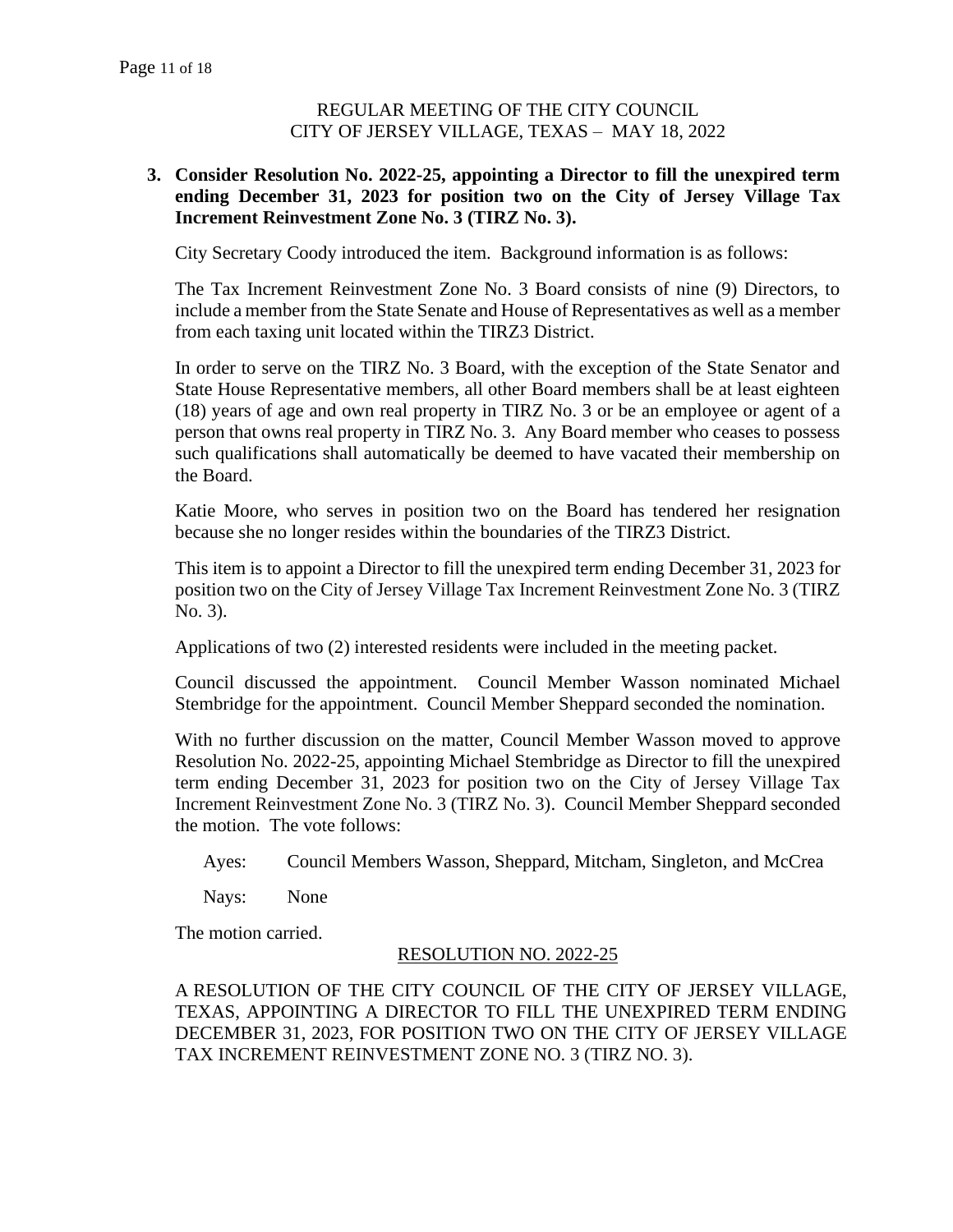### **4. Consider Resolution No. 2022-26, appointing alternate non-voting members to alternate positions A1, A2, and A3 on the Parks and Recreation Advisory Committee for the unexpired term ending September 30, 2023.**

City Secretary, Lorri Coody introduced the item. Background information is as follows:

The Parks and Recreation Advisory Committee consists of seven (7) regular voting members and three (3) alternate non-voting members.

Currently, all three (3) alternate non-voting member positions are vacant. Vacancies occurring in the alternate positions are filled by Council for the unexpired term of the vacated alternate member office. The current term of office for all alternate members began on October 1, 2021 and will expire on September 30, 2023.

This item is to appoint alternate non-voting members to serve on the Parks and Recreation Advisory Committee.

Applications of four (4) interested residents are included in the meeting packet.

Council engaged in discussion about the applicants. After discussion, the consensus for the appointments are as follows:

Alternate 1 – Nancy Manlove Alternate 2 – Rachel Beazley Alternate 3 – Robin Taylor

With no further discussion on the matter, Council Member Mitcham moved to approve Resolution No. 2022-26, appointing alternate non-voting members to alternate positions A1, A2, and A3 on the Parks and Recreation Advisory Committee for the unexpired term ending September 30, 2023, as discussed. Council Member McCrea seconded the motion. Th vote follows:

Ayes: Council Members Sheppard, Mitcham, and McCrea

Nays: Singleton and Wasson

The motion carried.

### RESOLUTION NO. 2022-26

A RESOLUTION OF THE CITY COUNCIL OF THE CITY OF JERSEY VILLAGE, TEXAS, APPOINTING ALTERNATE NON-VOTING MEMBERS TO ALTERNATE POSITIONS A1, A2, AND A3 ON THE PARKS AND RECREATION ADVISORY COMMITTEE FOR THE UNEXPIRED TERM ENDING SEPTEMBER 30, 2023.

**5. Consider Resolution No. 2022-27, appointing a Commissioner to fill the unexpired term ending September 30, 2023 for position two on the Planning and Zoning Commission and the Capital Improvements Advisory Committee.**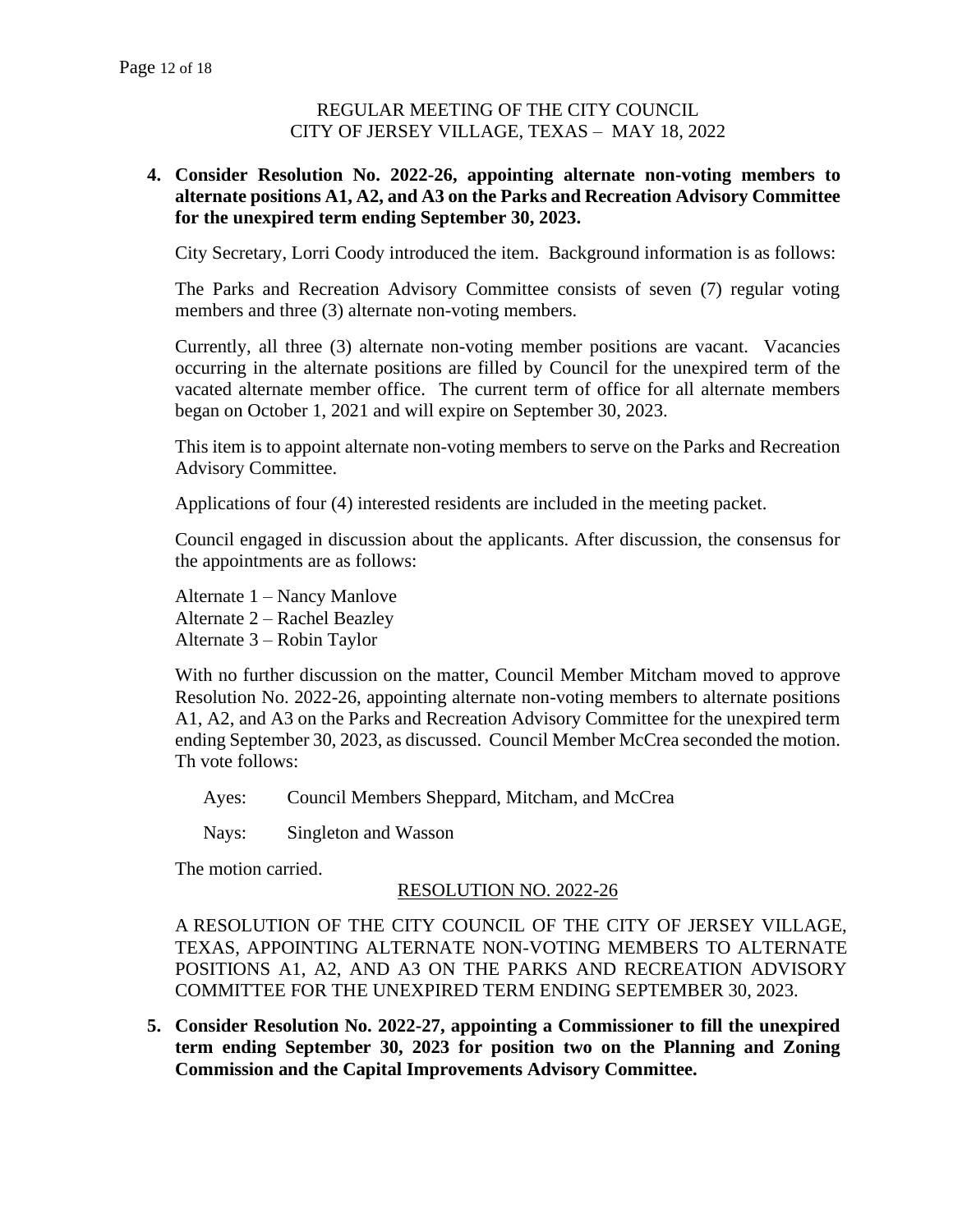City Secretary, Lorri Coody introduced the item. Background information is as follows:

The Planning and Zoning Commission is a seven-member Commission appointed by the Mayor with approval of the Council. Each member shall be a resident of the city and shall be appointed to serve a term of two years. P&Z members also serve on the Capital Improvements Advisory Committee. Should a vacancy occur, the Mayor, with approval of the Council, shall appoint a person to complete the unexpired term for the vacant position.

Effective May 18, 2022, Jennifer McCrea, who served in position two for this Commission, tendered her resignation to take a seat on City Council. Her resignation is included in the meeting packet. Ms. McCrea has served on the Commission since her appointment in January of 2019.

In order to prepare for this item, a notice was placed on the City's website, in the JV Star, and on the City's Facebook Page. Additionally, while some applications may have been submitted sometime ago, all applicants have been contacted in order to confirm their continued desire for appointment.

Applications of five (5) interested candidates are included in the meeting packet.

After discussion on the matter, Council Member Singleton moved to approve Resolution No. 2022-27, appointing Ashley Brown as Commissioner to fill the unexpired term ending September 30, 2023 for position two on the Planning and Zoning Commission and the Capital Improvements Advisory Committee.Council Member Mitcham seconded the motion. The vote follows:

Ayes: Council Members Wasson, Sheppard, Mitcham, Singleton, and McCrea

Nays: None

The motion carried

#### RESOLUTION NO. 2022-27

A RESOLUTION OF THE CITY COUNCIL OF THE CITY OF JERSEY VILLAGE, TEXAS, APPOINTING A COMMISSIONER TO FILL THE UNEXPIRED TERM ENDING SEPTEMBER 30, 2023, FOR POSITION TWO ON THE PLANNING AND ZONING COMMISSION AND THE CAPITAL IMPROVEMENTS ADVISORY COMMITTEE.

**6. Consider Resolution No. 2022-28, awarding the bid and authorizing the City Manager to enter into a contract with Main Lane Industries LTD for the Seattle Street Reconstruction Project.** 

City Manager, Austin Bleess introduced the item. Background information is as follows: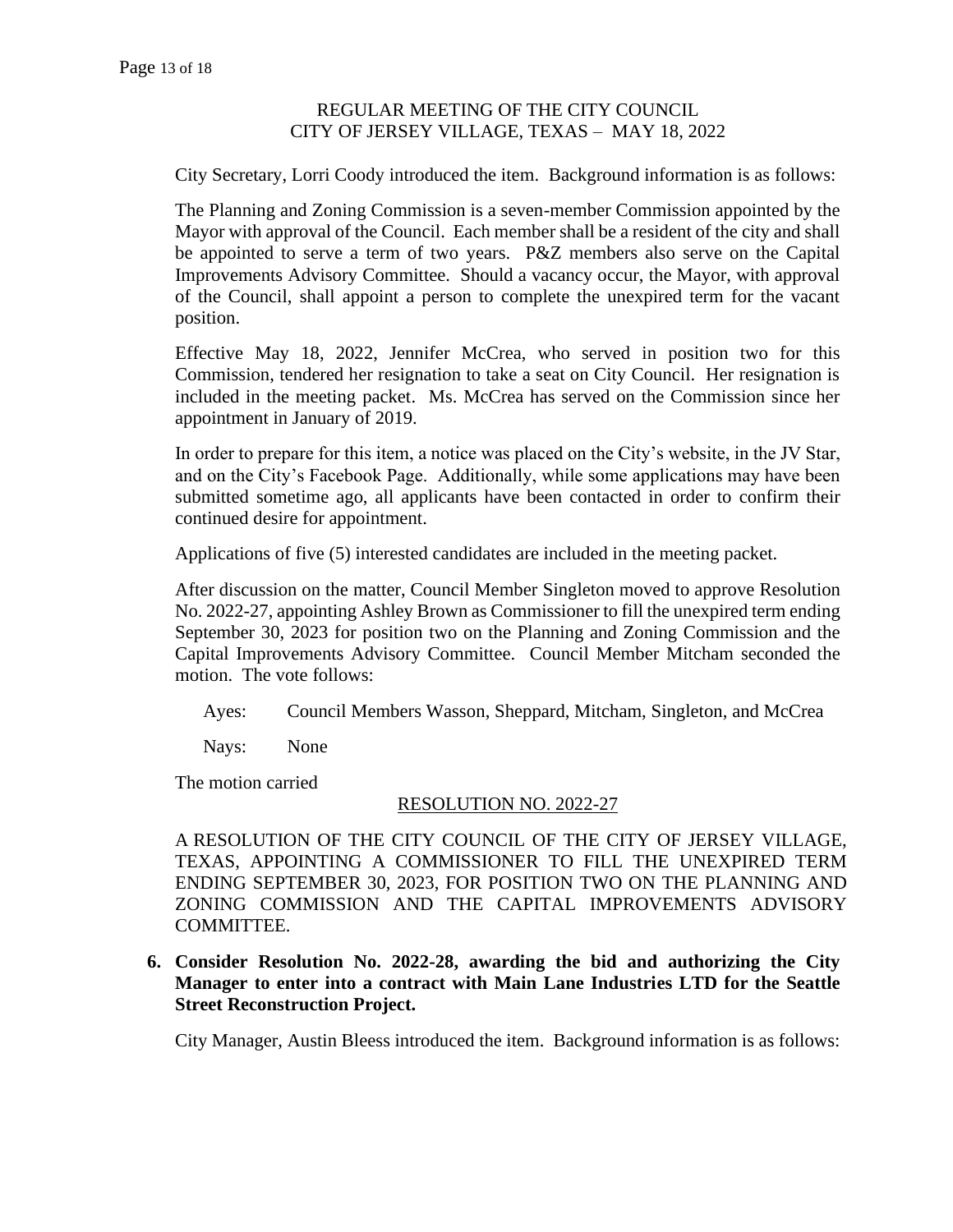On May 3 city staff received bid documents related to the Seattle Street Reconstruction project. The city received bids from 5companies for the project. Each bid was ranked against the following matrix:

|                          | Max<br>Points |
|--------------------------|---------------|
| Experience               | 20            |
| Capacity - Staff         | 4             |
| Capacity - Workload      | 4             |
| Capacity - Plan          | 4             |
| Capacity - Financial     | 4             |
| Capacity - Understanding | 4             |
| Cost                     | 40            |
| <b>Total Score</b>       | яr            |

The City and Engineer worked together to ensure the bids were done in compliance with all applicable federal, state, and local standards.

| The bid and ranking results are as follows: |  |
|---------------------------------------------|--|
|                                             |  |

|                          | <b>Gulf Coast</b> |                | Marcon         | Conrad         | Main Lane         |
|--------------------------|-------------------|----------------|----------------|----------------|-------------------|
|                          | Limestone         | Greenscape Six | Services       | Construction   | <b>Industries</b> |
| Experience               |                   | 15             | 20             | 20             | 20                |
| Capacity - Staff         | 0                 | 3              | 4              | 4              | 4                 |
| Capacity - Workload      |                   | 4              | 3              | 4              |                   |
| Capacity - Plan          |                   | 4              | 4              | 4              |                   |
| Capacity - Financial     |                   | 3              |                | 4              | 4                 |
| Capacity - Understanding | 0                 | 4              | 3              |                |                   |
| Cost                     | 37                | 39             | 39             | 36             | 40                |
| <b>Total Score</b>       | 40                | 72             | 75             | 76             | 80                |
|                          |                   |                |                |                |                   |
| <b>Bid Price</b>         | \$3,586,121.88    | \$3,343,273.00 | \$3,404,859.70 | \$3,650,926.50 | \$3,298,505.00    |

The engineers estimate for this project was just over \$2 million.

The City has received nearly \$624,835 from the Congressional Community Funded Projects towards the water lines for the project. I am also working with HCFCD to secure \$225,978 for the storm sewer improvements for this project. The plan is to utilize approximately \$1,500,000 in American Rescue Plan funds for this project as week. The remaining \$947,962 would come from the Capital Improvement Fund.

Council engaged in discussion about street improvements in terms of inflation and cost of goods and the effects of same on future products. City Manager Bleess stated that moving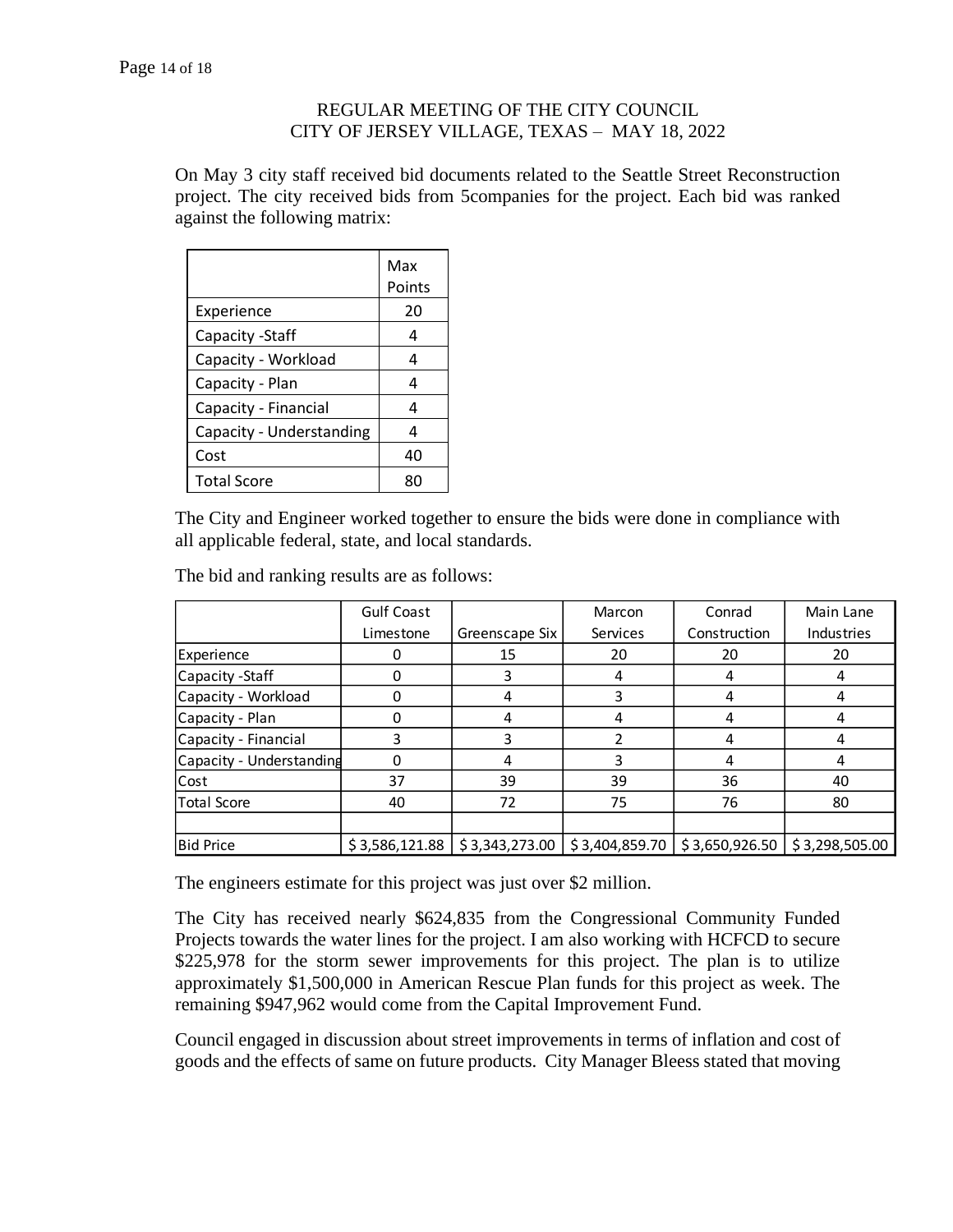forward, projects similar to the Seattle Street Reconstruction project will be in the neighborhood of \$4 million.

With no further discussion on the matter, Council Member McCrea moved to approve Resolution No. 2022-28, awarding the bid and authorizing the City Manager to enter into a contract with Main Lane Industries LTD for the Seattle Street Reconstruction Project. Council Member Singleton seconded the motion. The vote follows:

Ayes: Council Members Wasson, Sheppard, Mitcham, Singleton, and McCrea

Nays: None

The motion carried

### RESOLUTION NO. 2022-28

A RESOLUTION OF THE CITY COUNCIL OF THE CITY OF JERSEY VILLAGE, TEXAS, AWARDING THE BID AND AUTHORIZING THE CITY MANAGER TO ENTER INTO A CONTRACT WITH MAIN LANE INDUSTRIES LTD FOR THE SEATTLE STREET RECONSTRUCTION PROJECT.

**7. Discuss and take appropriate action regarding staffing and pool hours of operation for the 2022 pool season, including consideration of Resolution No. 2022-29, authorizing the City Manager to enter into a contact for pool management services.** 

Director of Parks and Recreation, Robert Basford introduced the item. Background information is as follows:

As we approach the upcoming pool season, staff has requested feedback from council pertaining to the upcoming pool schedule, and potential staffing scenarios listed below.

Without changing service to our stakeholders, the pool is set to operate for 679 hours this season starting May 28, 2022 and closing September 6, 2022. We typically employ 15- 18 lifeguards and 2 cashiers each pool season. Within this number, we include 2-4 pool managers paid at a higher rate. Each one-hour shift will utilize 1 cashier, 3-4 lifeguards and 1-2 pool managers for a total of 6 employees on staff each hour. We historically have 3 guards on stand, two off assisting with routine pool maintenance, taking a break or assisting from the pool deck if needed and we rotate every 30 minutes. We are currently set to pay our cashier \$9 per hour, our lifeguards \$11 per hour and our pool managers \$13 per hour and currently have a budget of \$50,000. As of May 10, 2022 we have the potential to hire 7 lifeguards dependent on certification, interview, and pre-employment screening. As of May 18, 2022 we have the potential to hire 8 lifeguards.

Due to the industry labor shortage we have to consider some alternatives in order to achieve optimal service for our residents. Agencies nearby are experiencing a similar issue when it comes to staffing and there is evidence that this problem is statewide and beyond.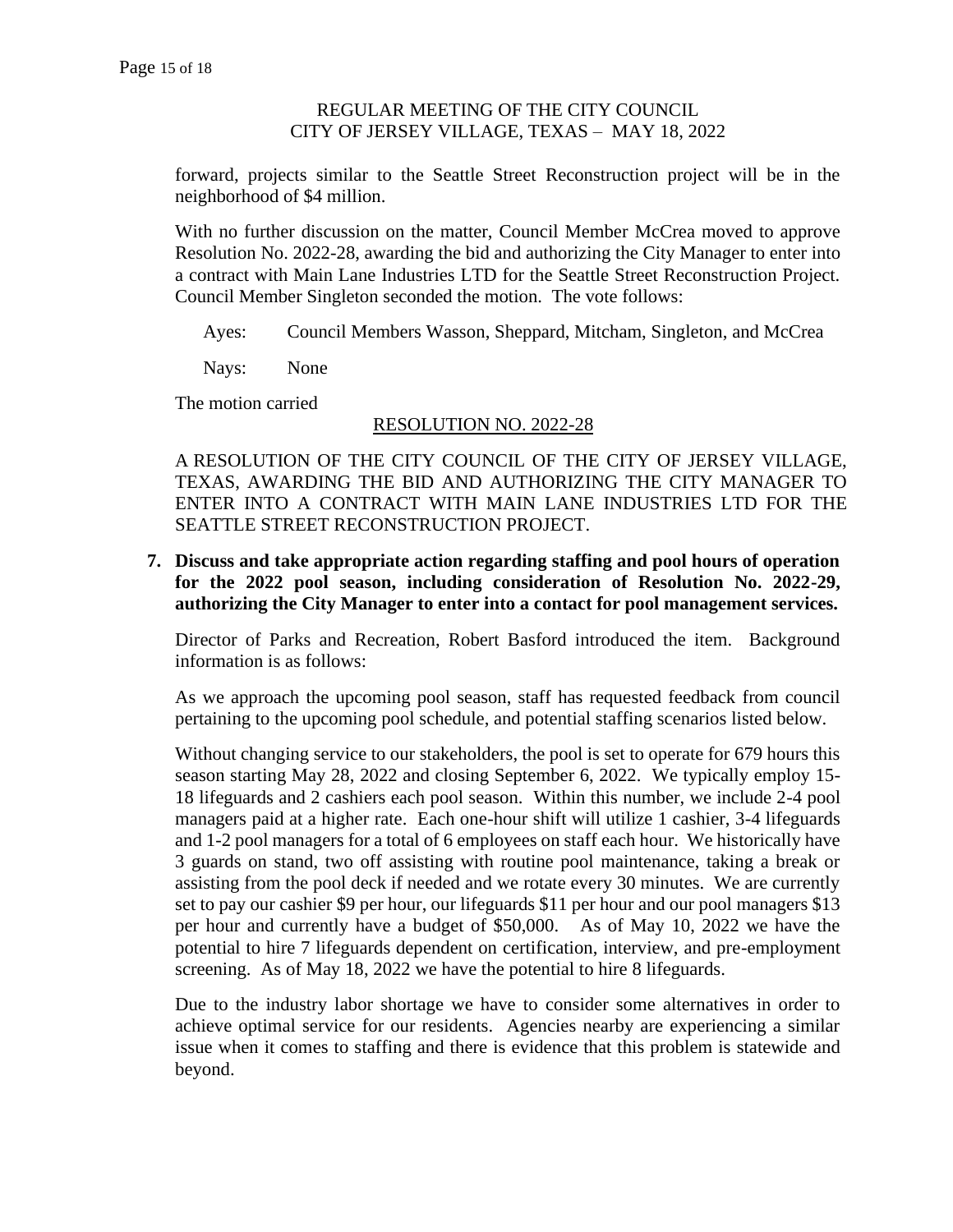#### Alternative options:

1) Consider raising the rate of pay for lifeguards and pool managers:

| <b>Classification</b>   | Hours | <b>Set Cashier Rate</b> | Rate options |                      |  |                                             |  |           |
|-------------------------|-------|-------------------------|--------------|----------------------|--|---------------------------------------------|--|-----------|
|                         |       | 9\$/hour                |              | \$11 & \$13 per hour |  | $$13$ & \$15 per hour $$18$ & \$20 per hour |  |           |
| Lifeguard               | 2100  |                         |              | 23,100.00            |  | 52,500.00                                   |  | 63,000.00 |
| Cashier                 | 700   | 6,300.00                |              |                      |  |                                             |  |           |
| Manager (+\$2 per hour) | 1400  |                         |              | 18,200.00            |  | 21,000.00                                   |  | 28,000.00 |
| Total wage expense      |       |                         |              | 47,600.00            |  | 79,800.00                                   |  | 97,300.00 |
| Budget Impact           |       |                         |              | ۰                    |  | 29,800.00                                   |  | 47,300.00 |

2) Consider entering into a pool management contract

| Contract 1            |                         | Contract 2           |
|-----------------------|-------------------------|----------------------|
| Pool<br>Sunny<br>Days |                         | Swim Houston Pool    |
| Management            | Company                 | Management           |
| May 28 - September 6  | <b>Pool Dates</b>       | May 28 - September 6 |
| 679                   | <b>Hours</b>            | 600                  |
| yes                   | <b>Staffing Cashier</b> | yes                  |
|                       | Swim lessons (in        |                      |
| yes                   | house)                  | yes                  |
|                       | pool rentals            |                      |
| yes                   | (additional fee)        | yes                  |
| \$                    |                         |                      |
| 105,000.00            | Cost                    | 95,060.00            |

3) Consider a combination of a rate adjustment combined with reduced pool hours to minimize the budget impact.

It is important to note that raising lifeguard rates may currently impact pool schedule/hours for the first few weeks of the season as we work to fill our staff.

Council engaged in discussion about this item and the various options. The contracts were discussed. Some members felt that we should strike option 2 because of the obligations and requirement outlined in the contracts are not reasonable. It was felt that increasing the hourly rate is a better option for moving forward. Some members were surprised at the current \$11 per hour, stating that the rate should be higher. Some felt that \$13 to \$15 would be more reasonable, especially with the competition from other cities in the area. It was pointed out that residents use and want the pool for summer fun. The proposal of cutting the hours was discussed. Most were in favor of increasing the hourly rate to \$13 to \$15 per hour. This rate was discussed. Some members felt that there should be a flat rate of \$15 per hour regardless of position.

Some members pointed out that typically City Council does not set hourly rates of pay. City Manager Bleess stated that this is true and based upon the discussions had this evening he is in a position to set the rates and come back to Council at a later date for a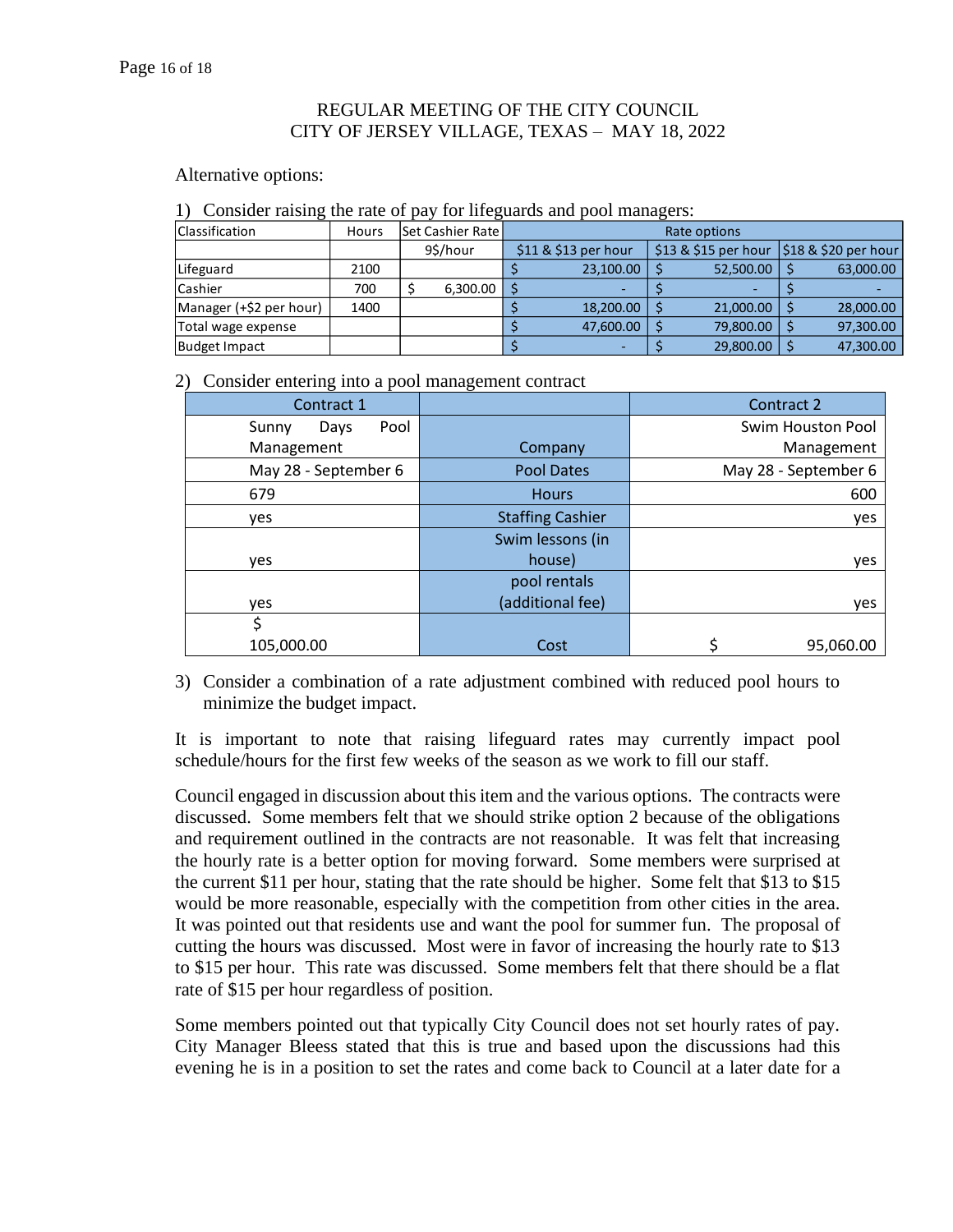budget amendment. At the end of the day, City Council wants the pool open for the enjoyment of residents.

City Manager Bleess stated that we have enough in the budget to take us through the end of June or early July. With this in mind, some members felt we should increase the hourly rate and have staff come back to Council for a budget amendment in the future. It was pointed out that until we get more staff, the pool will operate at reduced hours.

There was no motion on the Resolution. The resolution FAILED for lack of a motion.

### RESOLUTION NO. 2022-29 - FAILED

A RESOLUTION OF THE CITY COUNCIL OF THE CITY OF JERSEY VILLAGE, TEXAS, AUTHORIZING THE CITY MANAGER TO ENTER INTO A CONTRACT FOR SWIMMING POOL MANAGEMENT SERVICES.

### **I. MAYOR AND COUNCIL COMMENTS**

Pursuant to Texas Government Code § 551.0415, City Council Members and City staff may make a reports about items of community interest during a meeting of the governing body without having given notice of the report. Items of community interest include:

- Expressions of thanks, congratulations, or condolence;
- Information regarding holiday schedules;
- An honorary or salutary recognition of a public official, public employee, or other citizen, except that a discussion regarding a change in the status of a person's public office or public employment is not an honorary or salutary recognition for purposes of this subdivision;
- A reminder about an upcoming event organized or sponsored by the governing body;
- Information regarding a social, ceremonial, or community event organized or sponsored by an entity other than the governing body that was attended or is scheduled to be attended by a member of the governing body or an official or employee of the municipality; and
- Announcements involving an imminent threat to the public health and safety of people in the municipality that has arisen after the posting of the agenda.

**Council Member Mitcham**: Council Member Mitcham thanked Gary Wubbenhorst for his service and welcomed Council Member McCrea to the Council. She wished all a Happy Father's Day.

**Council Member Sheppard**: Council Member Sheppard thanked Council Member Wubbenhorst for his service and welcomed Council Member McCrea to the Council.

**Council Member Wasson**: Council Member Wasson also thanked Council Member Wubbenhorst for his service to the City. He welcomed Council Member McCrea to the Council, stating that he is looking forward to great discussions. He wished all a Happy Father's Day and Memorial Day.